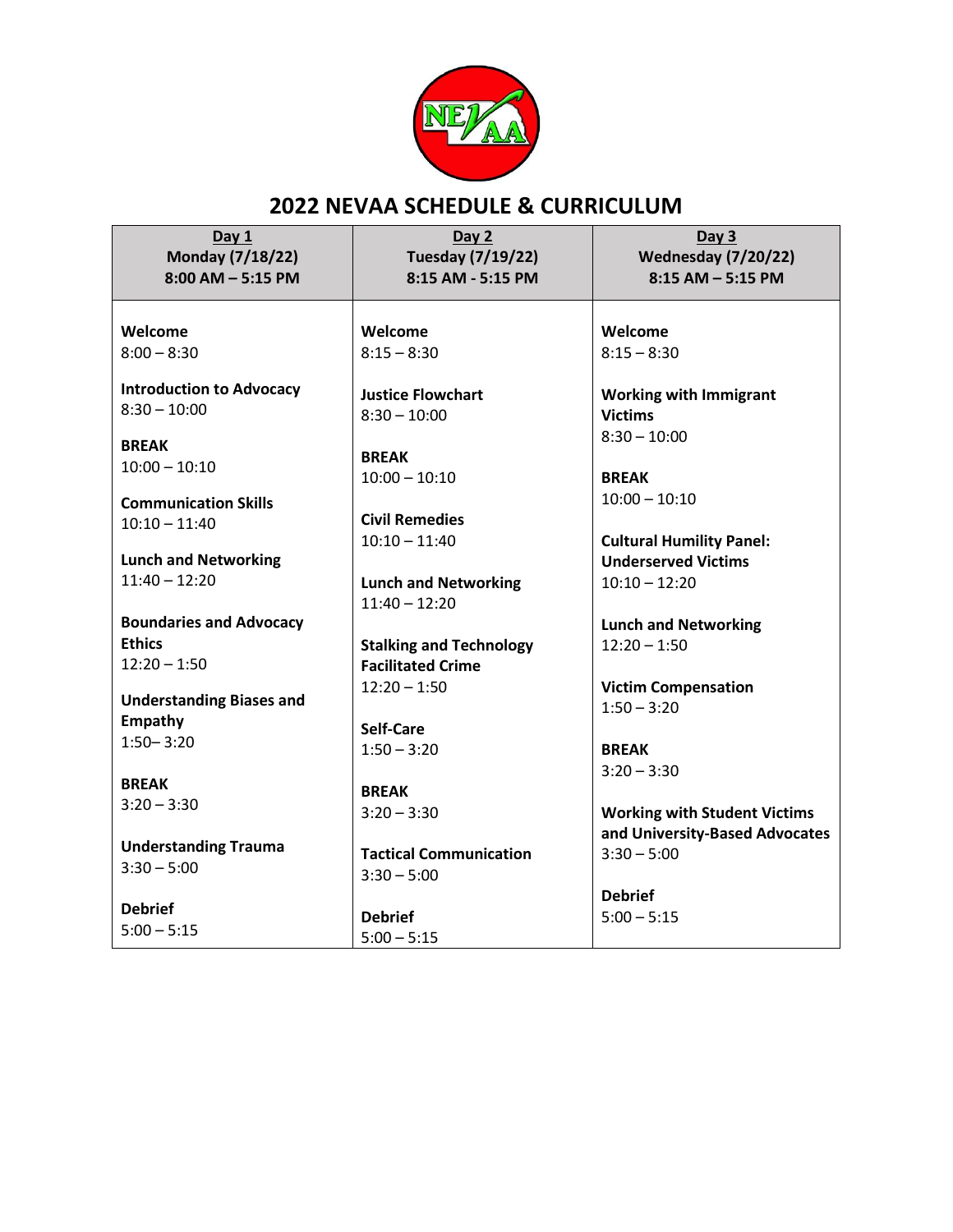

# **2022 NEVAA SCHEDULE & CURRICULUM**

| Day 4<br><b>Thursday (7/21/22)</b><br>$8:15$ AM $-$ 5:15 PM | Day 5<br>Friday (7/22/22)<br>$8:15$ AM $-$ 5:30 PM   |
|-------------------------------------------------------------|------------------------------------------------------|
| Welcome                                                     | Welcome                                              |
| $8:15 - 8:30$                                               | $8:15 - 8:30$                                        |
| <b>Mental Health</b><br>$8:30 - 10:00$                      | Law Enforcement in Advocacy<br>$8:30 - 10:00$        |
| <b>BREAK</b><br>$10:00 - 10:10$                             | <b>BREAK</b><br>$10:00 - 10:15$                      |
| <b>Working with Native American</b><br><b>Victims</b>       | <b>Child Maltreatment</b><br>$10:10 - 11:40$         |
| $10:10 - 11:40$                                             | <b>Lunch and Networking</b>                          |
| <b>Lunch and Networking</b>                                 | $11:40 - 12:20$                                      |
| $11:40 - 12:20$                                             | <b>Child Sexual Assault</b>                          |
| <b>Strangulation</b>                                        | $12:20 - 1:50$                                       |
| $12:20 - 1:50$                                              |                                                      |
| <b>Human Trafficking</b><br>$1:50 - 3:20$                   | <b>Dating and Domestic Violence</b><br>$1:50 - 3:20$ |
|                                                             | <b>BREAK</b>                                         |
| <b>BREAK</b>                                                | $3:20 - 3:30$                                        |
| $3:20 - 3:30$                                               |                                                      |
|                                                             | <b>Applied Case Scenarios</b>                        |
| <b>Sexual Assault</b><br>$3:30 - 5:00$                      | $3:30 - 5:00$                                        |
|                                                             | <b>Graduation and Wrap Up</b>                        |
| <b>Debrief</b>                                              | $5:00 - 5:30$                                        |
| $5:00 - 5:15$                                               |                                                      |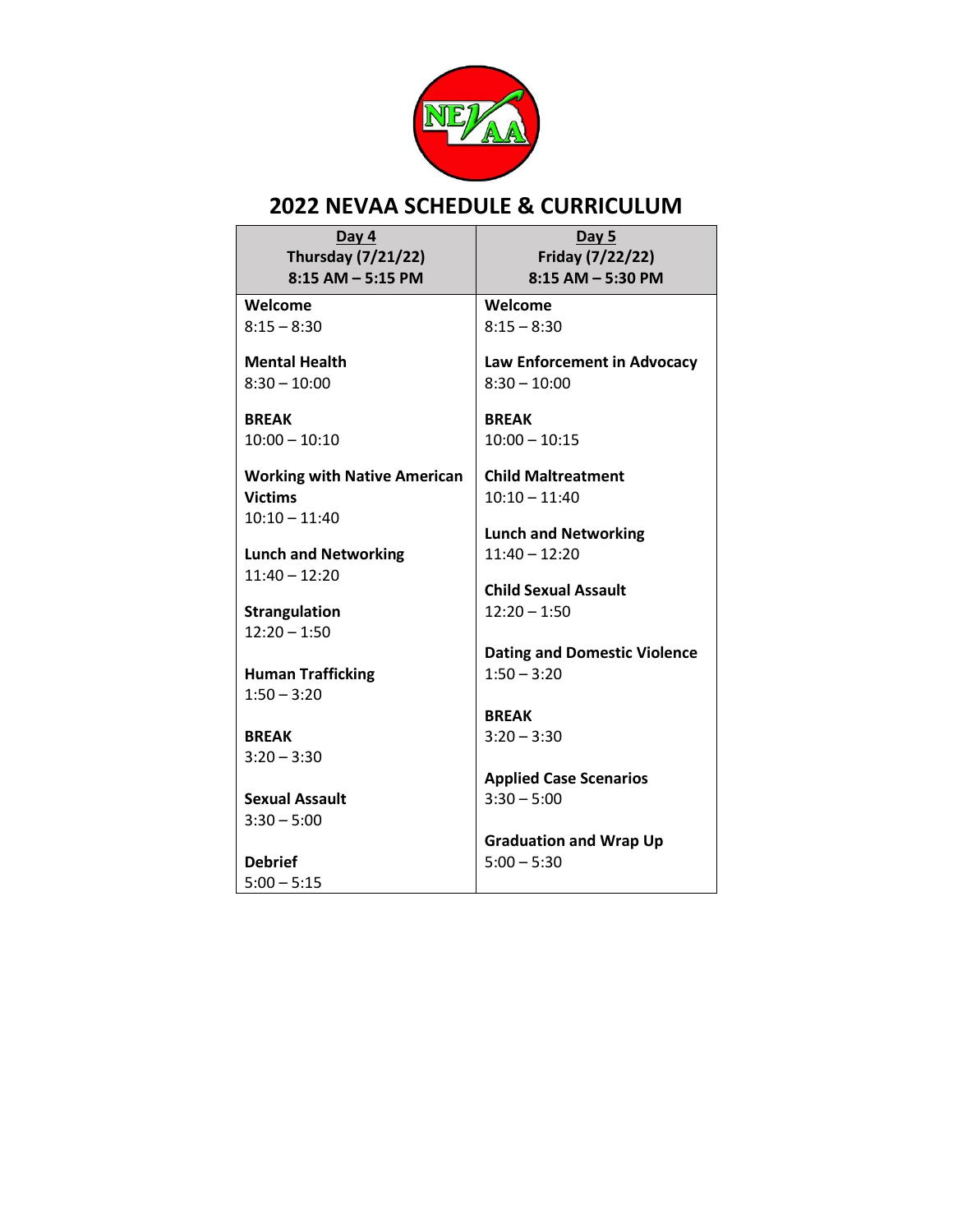

## **8:30 a.m. – 10:00 a.m. – Introduction to Advocacy**

- Nick Zadina, Women's Fund; nzadina@omahawomensfund.org
- Objectives:
	- $\circ$  Participants will be able to define victim advocacy and its primary goal/s with an emphasis on confidentiality.
	- o Participants will learn what skills an advocate should possess.
	- $\circ$  Participants will learn what agencies an advocate may interact with during the course of advocating for a victim.

## **10:10 a.m. – 11:40 a.m. – Communication Skills**

- Erika Kirby, NEVAA Creighton University; [erikakirby@creighton.edu](mailto:erikakirby@creighton.edu)
- Objectives:
	- o Participants will increase self-awareness as related to professional practice.
	- o Participants will understand how to use non-judgmental, non-blaming supportive language.
	- $\circ$  Participants will learn important communication skills for working with victims and how to use the skills.
	- o Participants will learn to communicate using context, role, and scope.

# **12:20 p.m. – 1:50 p.m. – Boundaries and Advocacy Ethics**

- Jea Theis, Omaha Therapy and Arts Collaborative; [info@jtheistherapy.com](mailto:info@jtheistherapy.com)
- Objectives:
	- $\circ$  Participants will be able to describe ways that advocates' own attitudes, beliefs, and values influence their responses to victims of crime.
	- o Participants will be able to locate appropriate ethical guidelines and standards for victim assistance programs and providers relative to common professional situations.
	- o Participants will be familiar with standard decision-making processes when faced with an ethical dilemma.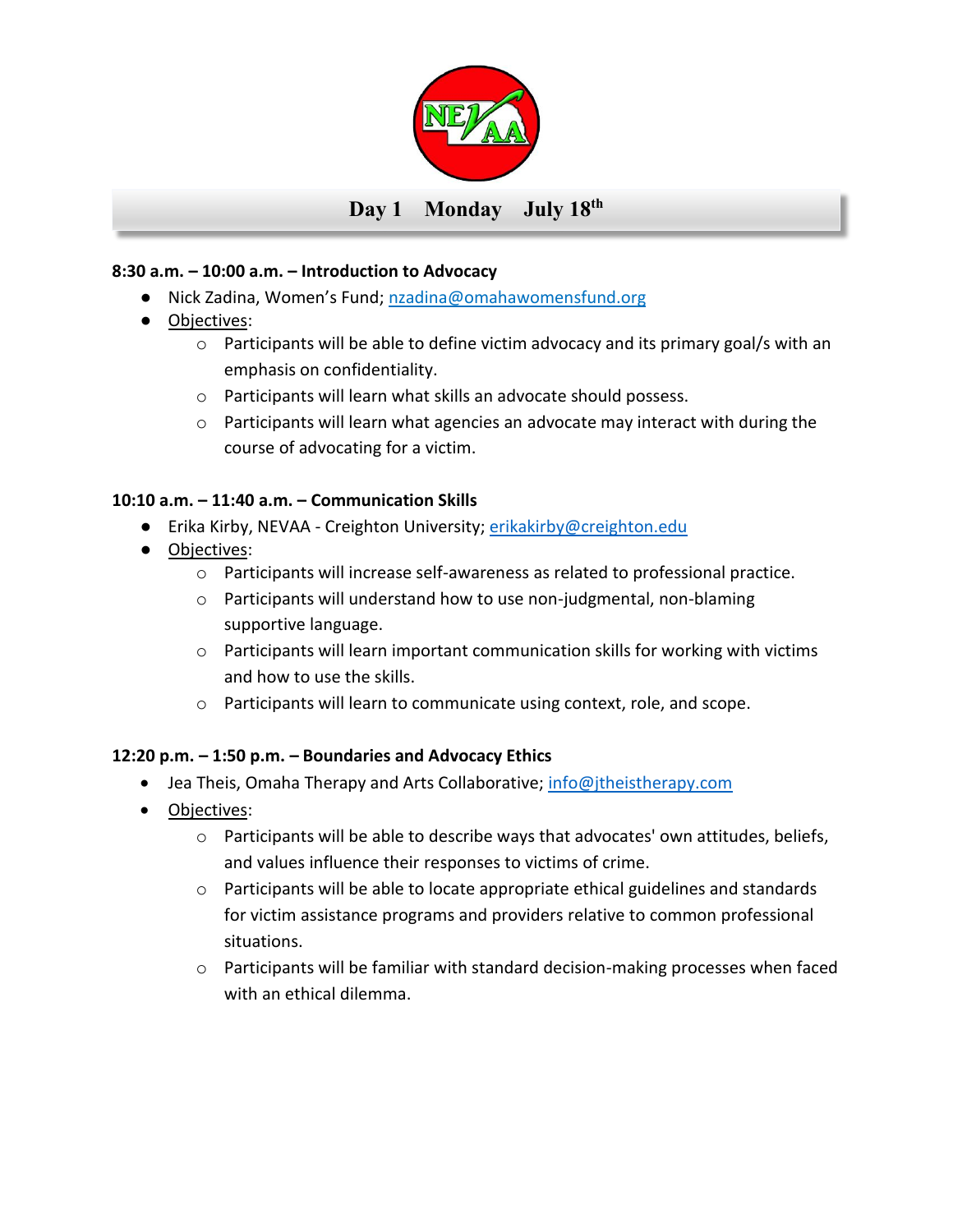

#### **1:50 p.m. – 3:20 p.m. – Understanding Biases and Empathy**

- Javier Castellote, Project Harmony; [castellote@projectharmony.com](mailto:castellote@projectharmony.com)
- Objectives:
	- o Participants will be able to identify their own biases in serving victims of different cultures.
	- $\circ$  Participants will understand the importance of empathy in the process of engagement with victims of different cultures and backgrounds.
	- $\circ$  Participants will understand the difficulties of empathy in relation to substance abuse and mental illness.

## **3:30 p.m. – 5:00 p.m. – Understanding Trauma**

- Nick Zadina, Women's Fund; [nzadina@omahawomensfund.org](mailto:nzadina@omahawomensfund.org)
- Objectives:
	- o Participants will learn what types of incidents may result in traumatic reactions and the common physical, emotional, and biological reactions that occur as a result of trauma.
	- $\circ$  Participants will be able to discuss how stress and trauma affect communication.
	- $\circ$  Participants will be able to delineate appropriate methods to deal with individuals experiencing traumatic reactions.
	- $\circ$  Participants will understand the complexity of trauma in light of mental health and substance use issues.

# **Day 2 Tuesday July 19 th**

#### **8:30 a.m. - 10:00 a.m. – Justice Flowchart**

- Jose Palacios, U.S. Attorney's Office, District of Nebraska; [jose.palacios@usdoj.gov](mailto:jose.palacios@usdoj.gov)
- Objectives:
	- $\circ$  Participants will understand the general process of the criminal justice system.
	- $\circ$  Participants will distinguish between state and federal criminal procedures.
	- $\circ$  Participants will better comprehend the complexity of the system for victims.

#### **10:10 a.m. - 11:40 a.m. – Civil Remedies**

- Annette Farnan, Heartland Family Services; [afarnan@heartlandfamilyservice.org](mailto:afarnan@heartlandfamilyservice.org)
- Objectives:
	- $\circ$  Participants will demonstrate an understanding of the civil justice system, which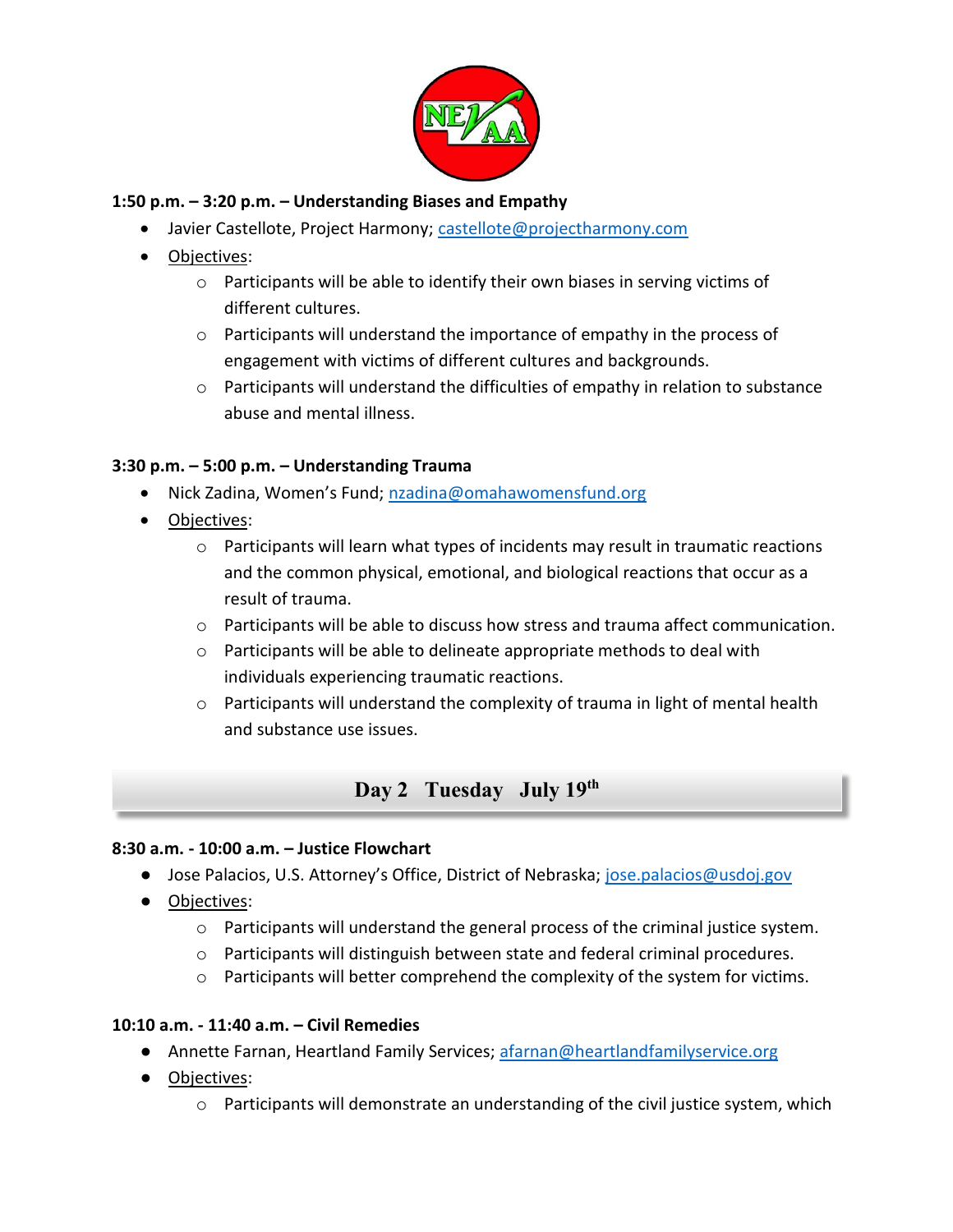

may include: protection orders, harassment protection orders, restraining orders, divorce, and custody.

- $\circ$  Participants will demonstrate an ability to identify tools for addressing a victim's civil legal needs, e.g.: tort actions for damages, replevin, pursuing civil solutions to related needs that may help a victim become less dependent upon the abuser, public benefits, social security disability and housing.
- o Participants will be able to discuss the role of advocates in the civil justice process.

## **12:20 p.m. – 1:50 p.m. – Stalking and Technology Facilitated Crime**

- Dr. Leah Butler, UNO SCCJ; [leahbutler@unomaha.edu](mailto:leahbutler@unomaha.edu)
- Objectives:
	- $\circ$  Participants will be able to discuss the complexity of stalking behavior, including ways that technology is used to facilitate stalking.
	- $\circ$  Participants will be able to discuss the difference between state and federal stalking laws, noting distinction of Nebraska stalking laws, and what legal options are available to stalking victims.

# **1:50 p.m. – 3:20 pm. – Self Care**

- Lacey Craven, NEVAA Creighton University; [LaceyCraven@creighton.edu](mailto:LaceyCraven@creighton.edu)
- Objectives:
	- $\circ$  Participants will be able to list potential traumatic impacts on victim advocates.
	- $\circ$  Participants will engage in practices to understand the body's response to stress.
	- $\circ$  Participants will identify and discuss their organization's role in minimizing traumatic impacts on its staff.

#### **3:30 p.m. – 5:00 p.m. – Tactical Communication**

- Gus Hitz, National Insurance Crime Bureau; [ghitz@nicb.org](mailto:ghitz@nicb.org)
- Objectives:
	- $\circ$  Participants will demonstrate an understanding of the de-escalation process, to include appropriate use of de-escalation techniques.
	- $\circ$  Participants will demonstrate an understanding of personal safety during the deescalation process.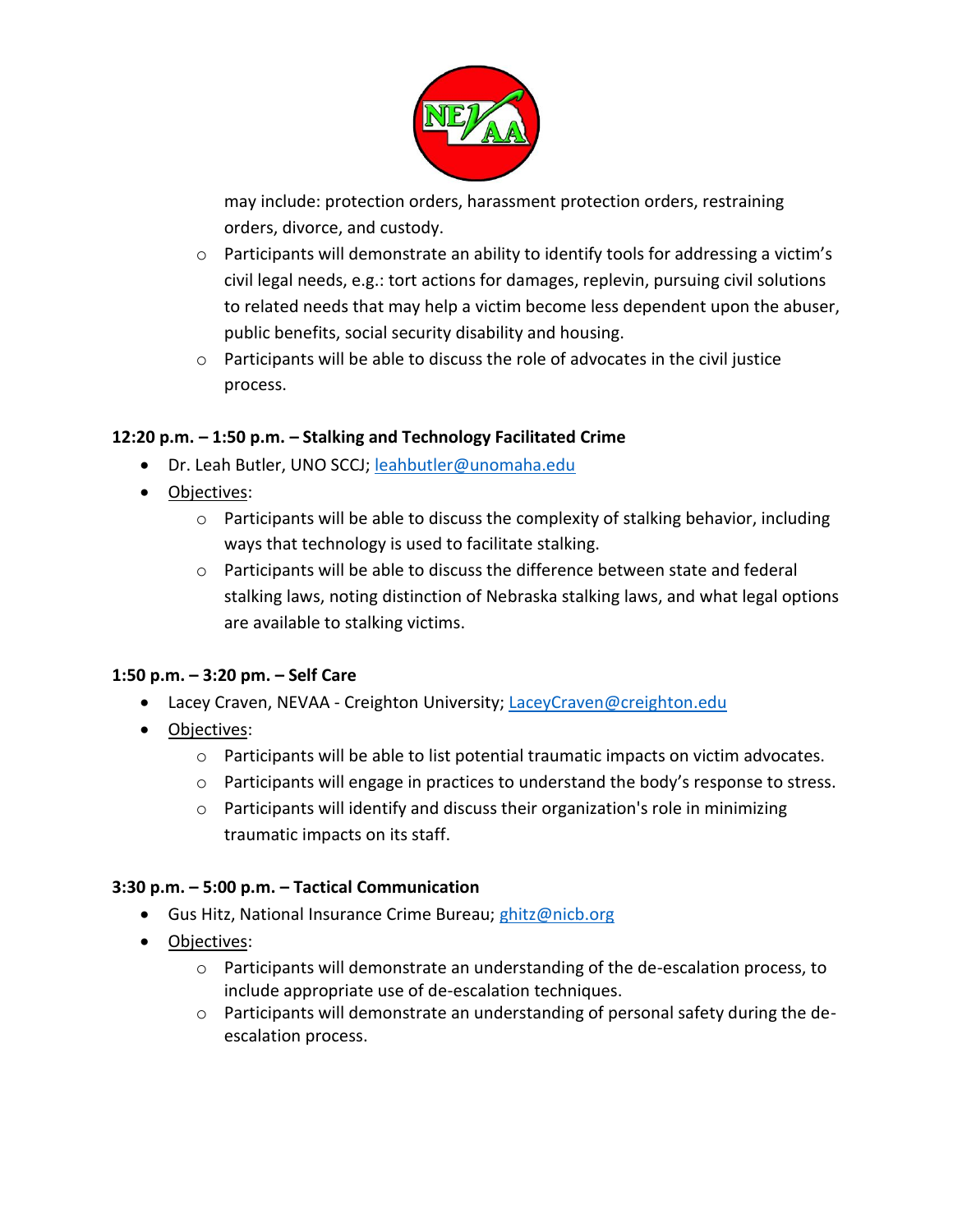

## **8:30 a.m. – 10:00 a.m. – Working with Immigrant Victims**

- Guadalupe Rivera, Women's Center for Advancement; [guadaluper@wcaomaha.org](mailto:guadaluper@wcaomaha.org)
- Objectives:
	- o Participants will demonstrate an understanding of unique needs of and approaches to working with undocumented and documented immigrants who are crime victims.
	- $\circ$  Participants will be able to identify the most common immigrant populations found in Nebraska.
	- $\circ$  Participants will be able to identify effective ways to advocate for and work with immigrant populations in Nebraska, including addressing common barriers to reporting, navigating communication issues, honoring cultural considerations, and identifying and utilizing sources of legal relief for immigrant crime victims.

## **10:10 a.m. – 12:20 p.m. – Cultural Humility Panel: Underserved Victims**

- Kelly Gering, Shared Story; [kelly@sharedstory.net](mailto:kelly@sharedstory.net) (facilitator)
- Guadalupe Rivera, Women's Center for Advancement; [guadaluper@wcaomaha.org](mailto:guadaluper@wcaomaha.org)
- Sangeetha Kumar, Creighton University; [sangeethakumar@creighton.edu](mailto:sangeethakumar@creighton.edu)
- Phillip Burrell, Nebraska Children and Families Foundation; [pburrell@nebraskachildren.org](mailto:pburrell@nebraskachildren.org)
- Audre Bedford Hansen, UNO Queer & Trans Coordinator; [abedfordhansen@unomaha.edu](mailto:abedfordhansen@unomaha.edu)
- Leontyne Evans, Survivors Rising; [leontynesurvivorsrising@gmail.com](mailto:leontynesurvivorsrising@gmail.com)
- Objectives:
	- $\circ$  Participants will be able to identify characteristics, responses, and barriers to service provision that distinguish underserved victims.
	- $\circ$  Participants will be able to explain the importance of tailored considerations in providing victim services to underserved/underrepresented populations.
	- o Participants will be able to identify specific skills, strategies, and resources required to serve underserved/underrepresented crime victims effectively.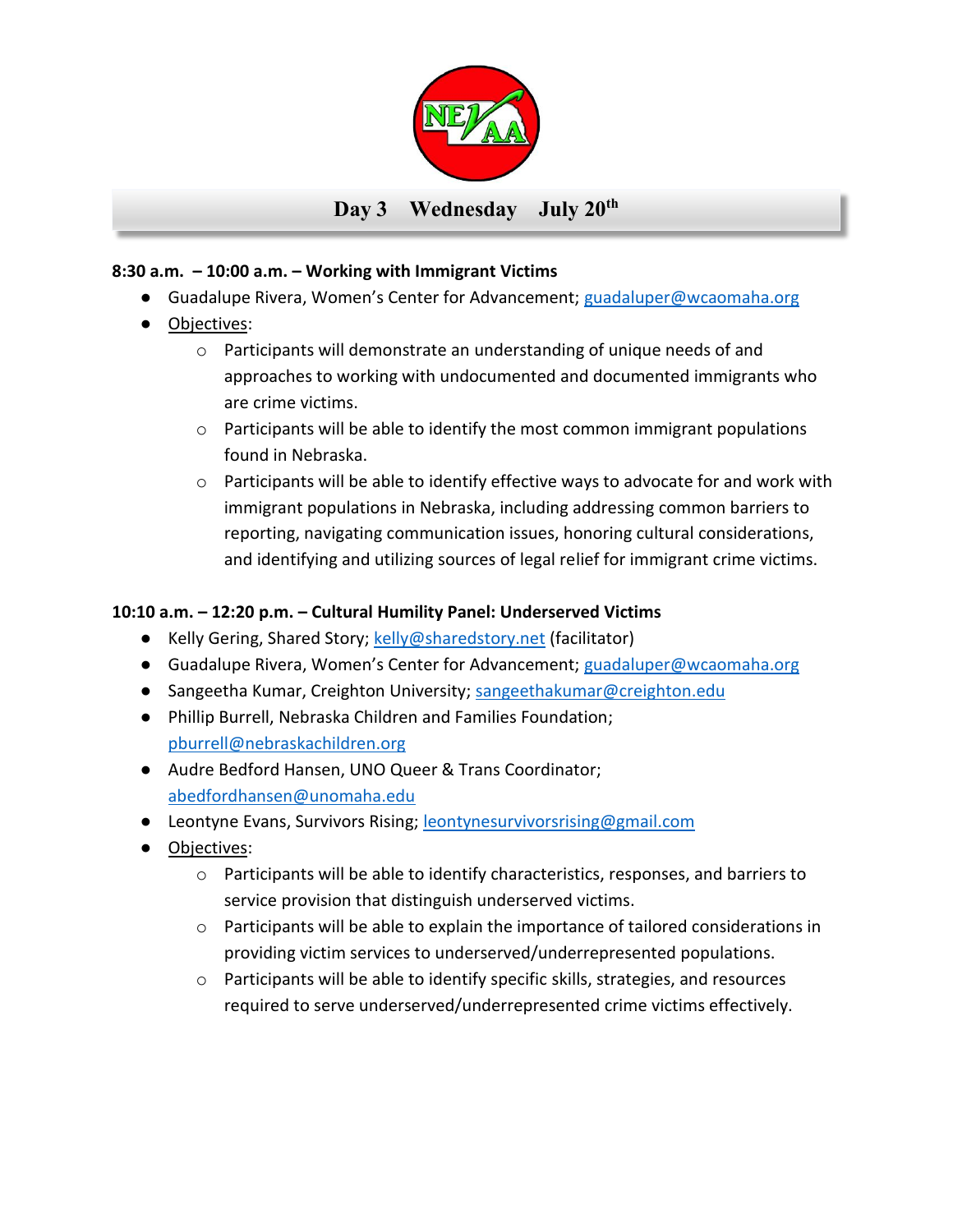![](_page_6_Picture_0.jpeg)

#### **1:50 p.m. – 3:20 p.m. – Victim Compensation**

- Gretchen Mills, Nebraska Crime Commission; [gretchen.mills@nebraska.gov](mailto:gretchen.mills@nebraska.gov)
- Objectives:
	- o Participants will demonstrate an understanding of the primary federal and state funding streams for victim compensation.
	- $\circ$  Participants will demonstrate an understanding of the Nebraska's Crime Victim Compensation Program.

o

#### **3:30 p.m. – 5:00 p.m. – Working with Student Victims and University-Based Advocates**

- Nicole Natz and Jessi Hitchens, UNO[; nnaatz@unomaha.edu](mailto:nnaatz@unomaha.edu) & [jhitchins@unomaha.edu](mailto:jhitchins@unomaha.edu)
- Objectives:
	- $\circ$  Participants will demonstrate an understanding regarding federal legislation governing crime victimization on campus and victimization of students.
	- o Participants will identify specific needs of student victims.
	- $\circ$  Participants will demonstrate an understanding of the resources generally available on Nebraska's college and university campuses and recommendations for collaborations between community resources and university-based advocates.

# **Day 4 Thursday July 21st**

#### **8:30 a.m. – 10:00 a.m. – Mental Health**

- Katlynn Osborn, Capstone Behavioral Health; [kosborn@capstonebehavioralhealth.com](mailto:kosborn@capstonebehavioralhealth.com)
- Objectives:
	- $\circ$  Participants will understand common misconceptions and stigma surrounding those with mental disorders.
	- o Participants will gain an understanding of general mental health issues.
	- $\circ$  Participants will have an increase in knowledge for the dissemination of information, education, training, mutual help and counseling for Mental Health.

#### **10:10 a.m. – 11:40 a.m. – Working with Native American Victims**

- Misty Flowers, NE Indian Child Welfare Coalition; [misty@nicwc.org](mailto:misty@nicwc.org)
- Objectives:
	- $\circ$  Participants will be able to demonstrate understanding of how crime victimization affects Native American populations including crimes this community is at a higher risk for than the non-Native population.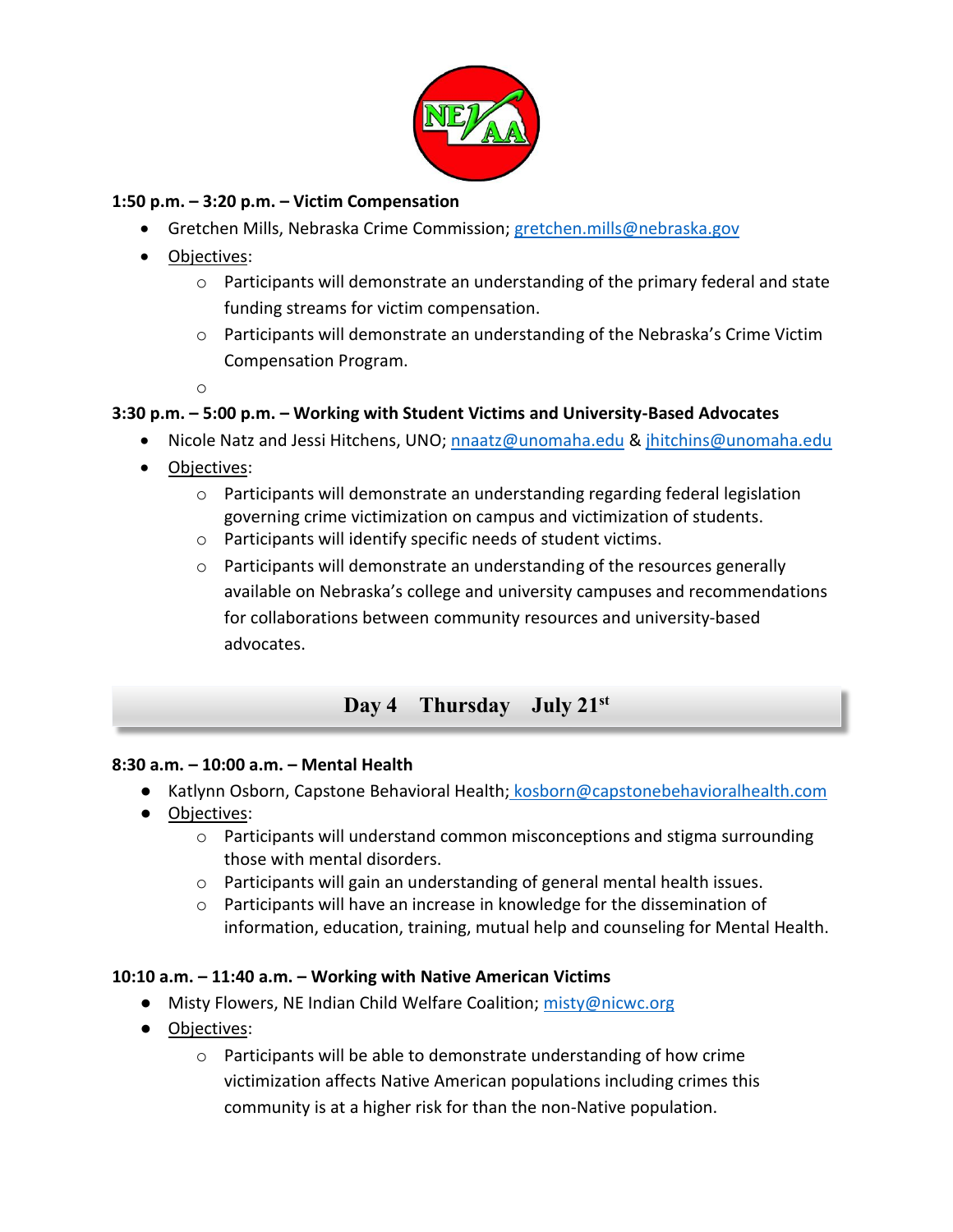![](_page_7_Picture_0.jpeg)

- $\circ$  Participants will be able to identify how to best advocate for crime victims who are Native American, including communication techniques, cultural considerations, and unique needs of this community.
- <sup>o</sup> Participants will begin to comprehend the complex role of substance use surrounding victimization in Native communities.
- o Participants will be able to understand what makes tribal law distinctive.

# **12:20 p.m. – 1:50 p.m. – Strangulation**

- Sue Michalski, SANE, [michalskisue@yahoo.com](mailto:michalskisue@yahoo.com)
- Objectives:
	- o Participants will understand how strangulation/threat of strangulation is used as a form of abuse/a form of power and control.
	- o Participants will understand information about strangulation injury.
	- o Participants will learn about Nebraska's law on choking/strangulation.
	- $\circ$  Participants will review screening tools and resources/care for strangulation.

### **1:50 p.m. – 3:20 p.m. – Human Trafficking**

- Dr. Teresa Kulig, UNO SCCJ; [tkulig@unomaha.edu](mailto:tkulig@unomaha.edu) and Glen Parks, NE Attorney General's Office, [glen.parks@nebraska.gov](mailto:glen.parks@nebraska.gov)
- Objectives:
	- $\circ$  Participants will demonstrate an understanding of the definition of human trafficking.
	- o Participants will demonstrate an understanding of the distinction between sex trafficking, prostitution, and labor trafficking.
	- $\circ$  Participants will demonstrate an understanding of the specialized advocacy for the victims of human trafficking.

#### **3:30 p.m. – 5:00 p.m. – Sexual Assault**

- Jill Kate, Douglas County Victim Assistance Unit[; jill.kates@douglascounty-ne.gov](mailto:jill.kates@douglascounty-ne.gov)
- Objectives:
	- $\circ$  Participants will be able to define sexual assault, discuss current trends and facts, as well as legal changes in sexual assault laws.
	- $\circ$  Participants will be able to describe dynamics of sexual assault and review its mental/physical health impact on victims, including barriers to reporting.
	- o Participants will be able to identify appropriate advocacy and response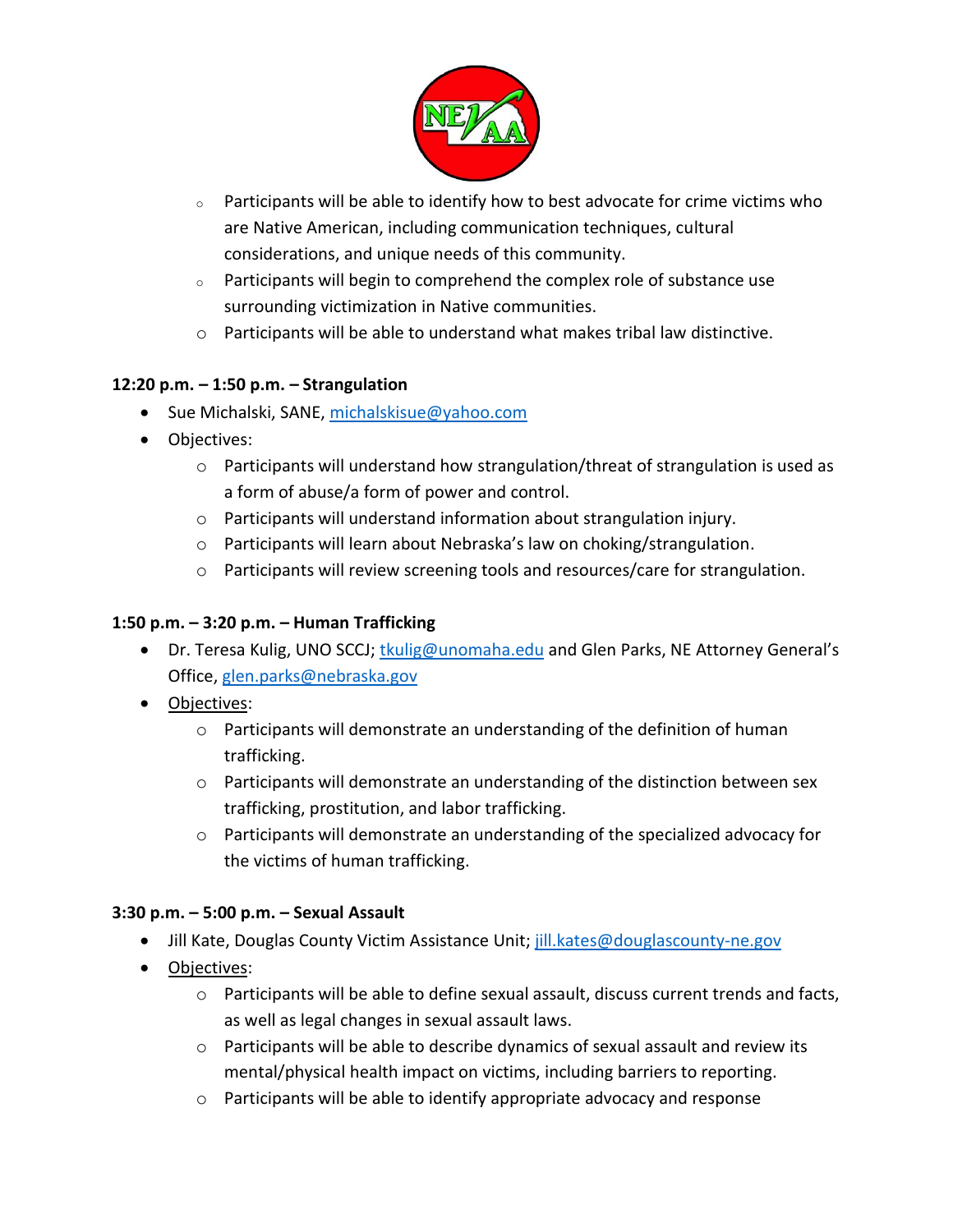![](_page_8_Picture_0.jpeg)

techniques for responding to primary and secondary victims of sexual assault.

# Day 5 Friday July 22<sup>nd</sup>

#### **8:30 a.m. – 10:00 a.m. – Law Enforcement in Advocacy**

- Kim Retzlaff, Omaha Police Department, retired, UNO SCCJ Instructor; [kretzlaff@unomaha.edu](mailto:kretzlaff@unomaha.edu)
- Objectives:
	- $\circ$  Participants will be able to define Law Enforcement's primary goal/s with an emphasis on safety.
	- o Participants will learn what skills a law enforcement officer should possess.
	- o Participants will learn what agencies Law Enforcement may interact with during the course of a call.

#### **10:00 a.m. – 11:40 a.m. – Child Maltreatment**

- Jonathan Davis, Project Harmony; [jdavis@projectharmony.com](mailto:jdavis@projectharmony.com)
- Objectives:
	- $\circ$  Participants will demonstrate an understanding of how child abuse and neglect are investigated, treated, and prosecuted.
	- $\circ$  Participants will define child abuse and neglect including the types, prevalence, and factors that contribute to abuse/neglect.
	- o Participants will be able to identify who must report child abuse and neglect and the process for making a report.

#### **12:20 p.m. – 1:50 p.m. – Child Sexual Abuse**

- Javier Castellote, Project Harmony; [jdavis@projectharmony.com](mailto:jdavis@projectharmony.com)
- Objectives:
	- $\circ$  Participants will demonstrate an understanding of the dynamics of the grooming process and abusive relationships.
	- $\circ$  Participants will demonstrate an understanding of how and when to make appropriate referrals for screening, assessment, and treatment of children and families affected by child sexual abuse.
	- $\circ$  Participants will explain the unique characteristics of children with sexual behavior problems as opposed to adults who sexually offend.